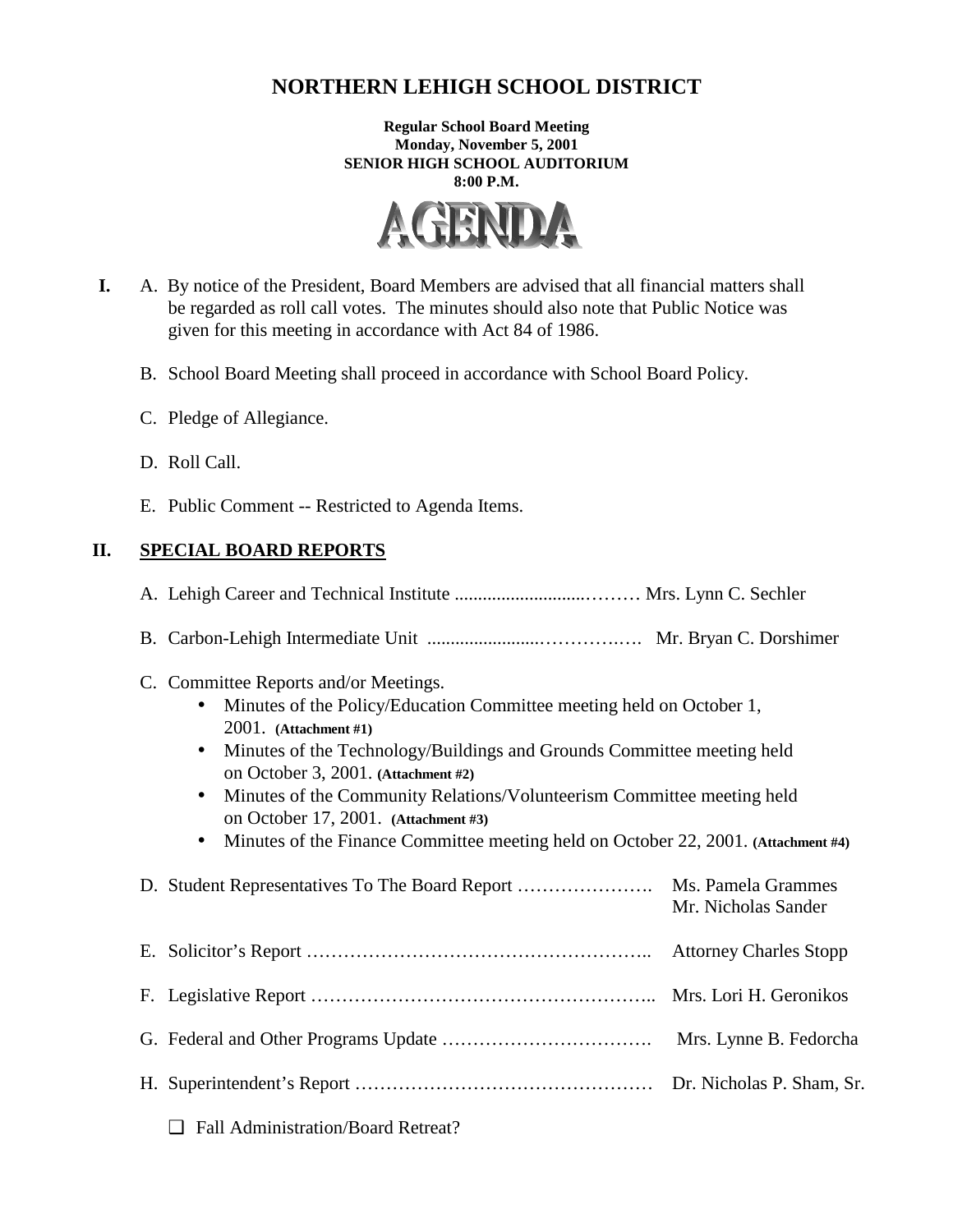- ❑ Good News Karen Nicholas
- ❑ Announcement of Scholarship Winner
- ❑ Colonial League Cheerleading Information **(Attachment #5 Board Members)**
- ❑ Soccer Concerns **(Attachment #6 Board Members)**
- I. An Executive Work Session will be held immediately following the meeting for personnel issues.

#### **III. PERSONNEL**

A. Resignation – Retirement

Accept the resignation of Ronald Borger, Chemistry teacher in the senior high school, effective on or about January 24, 2002, which represents the end of the first semester of the 2001-2002. Mr. Borger has decided to retire after 34 years of service.

- B. Substitutes
	- 1. Instructional

Approve the following substitute teachers for the 2001-2002 school year at the substitute teacher rates of \$70.00 for 1-10 non-consecutive days; \$80.00 for 11- 20 non-consecutive days; \$90.00 for 21+ non-consecutive days:

 Rocatta Tait – Elementary John Sitaras – All Subject Areas – Emergency Certificate Derek Bleiler – Elementary K-6

#### 2. Non-Instructional

a. Approve the following substitute custodian for the 2001-2002 school year at the substitute rate of \$7.25 per hour:

Susan Bilheimer

#### C. Unpaid Volunteer Aides

Approve the following individuals as unpaid volunteer aides in the Peters Elementary School for the 2001-2002 school year:

| <b>Christine Afflerbach</b> |
|-----------------------------|
| <b>Evelyn Barone</b>        |
| <b>Sharon Boyesen</b>       |
| Katherine Danish            |
| <b>Ruth Davies</b>          |
| Mary Beth Dellecker         |
|                             |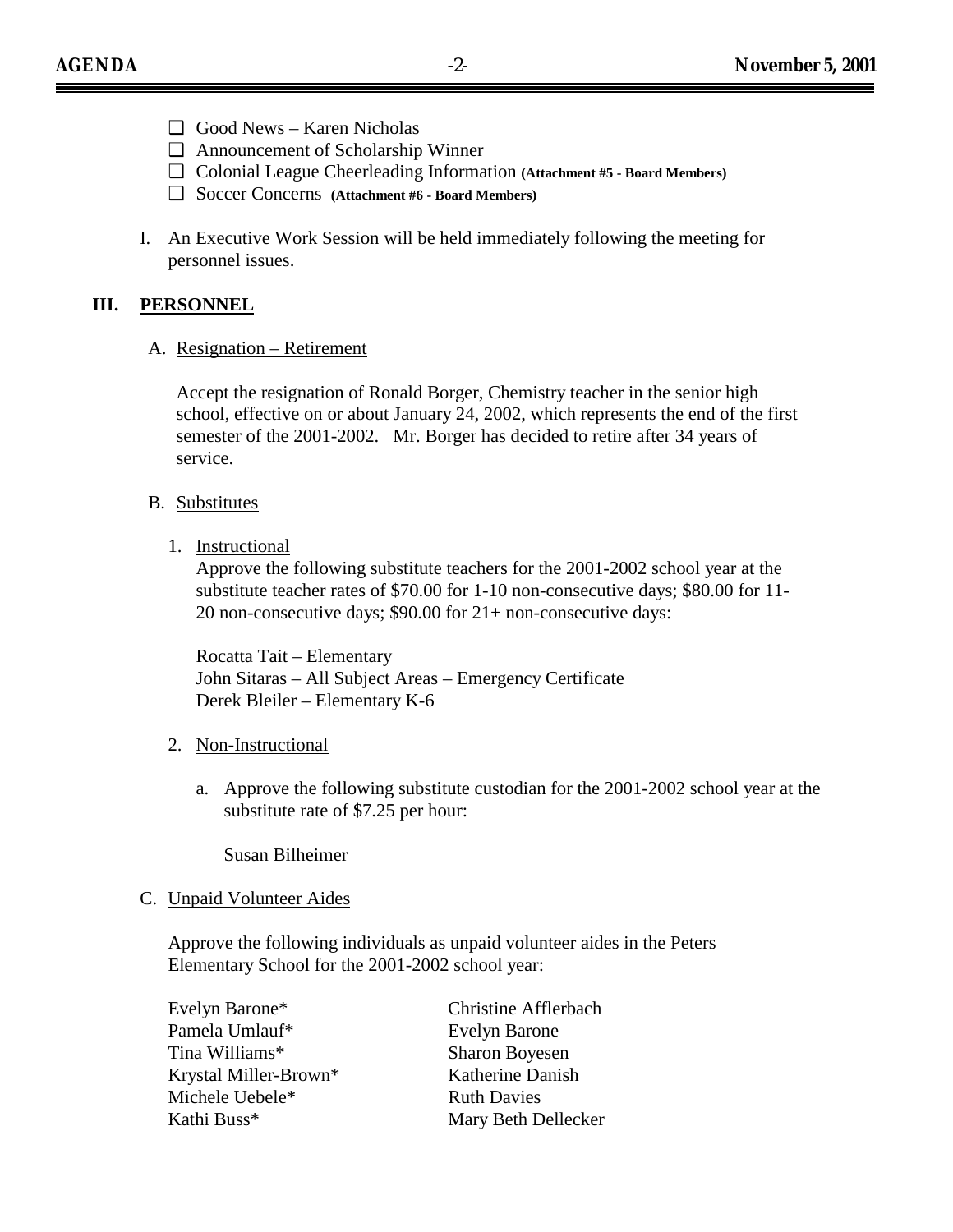Tammy Marsh<sup>\*</sup> Rita Erschen Dawn Burke\* Mary-Beth Fatzinger Melissa Fliszar Vera Hoppe Michelle McCarroll Pam Peters LouAnne Reppert Robin Schultz Audrey Steigerwalt Ann Stoss Nancy Wagner \*Pending Verification of Clearances

# D. Unpaid Volunteer Aides

Approve the following individuals as unpaid volunteer aides in the Slatington Elementary School for the 2001-2002 school year:

| Elizabeth Hough*                    | Robin Blocker    |
|-------------------------------------|------------------|
| Sarah Moffitt*                      | Marshelle George |
| Patricia Ingles*                    | Crystal Horvath  |
| Sarah Cook*                         |                  |
| Aimee Wood*                         |                  |
| Kathy Yelinek*                      |                  |
| *Pending Verification of Clearances |                  |
|                                     |                  |

#### E. Unpaid Volunteer Swim Coaches

Approve Peter Vernon and Angela Velasquez as volunteer swim coaches for the 2001-2002 school year, effective immediately and continuing until the completion of the State Swimming Tournament, or until Ian Vernon, Nicole Valesquez, Katherine Rex, Nicole Matthews are no longer eligible to compete in the 2002 State Tournament. These students will be participating in the District XI Swimming Tournament and must have a coach or district official accompany them. It is understood that there is no cost to the district.

F. Approve the recommendation of the Superintendent to remove Laurie Neuman, Special Education Coordinator, from the NLEA Collective Bargaining Unit and reclassify her as an Act 93 Administrator, effective November 6, 2001. Laurie will remain a 10-month employee and maintain her present salary with two additional weeks of summer employment at an added stipend of \$5000. It is further recommended that, upon completion of her K-12 Special Education Supervisory Certification, Ms. Neuman would become the Director of Special Education with a salary adjustment beyond the annual Act 93 increase at a rate to be determined by the Board of Education.

## **IV. POLICY**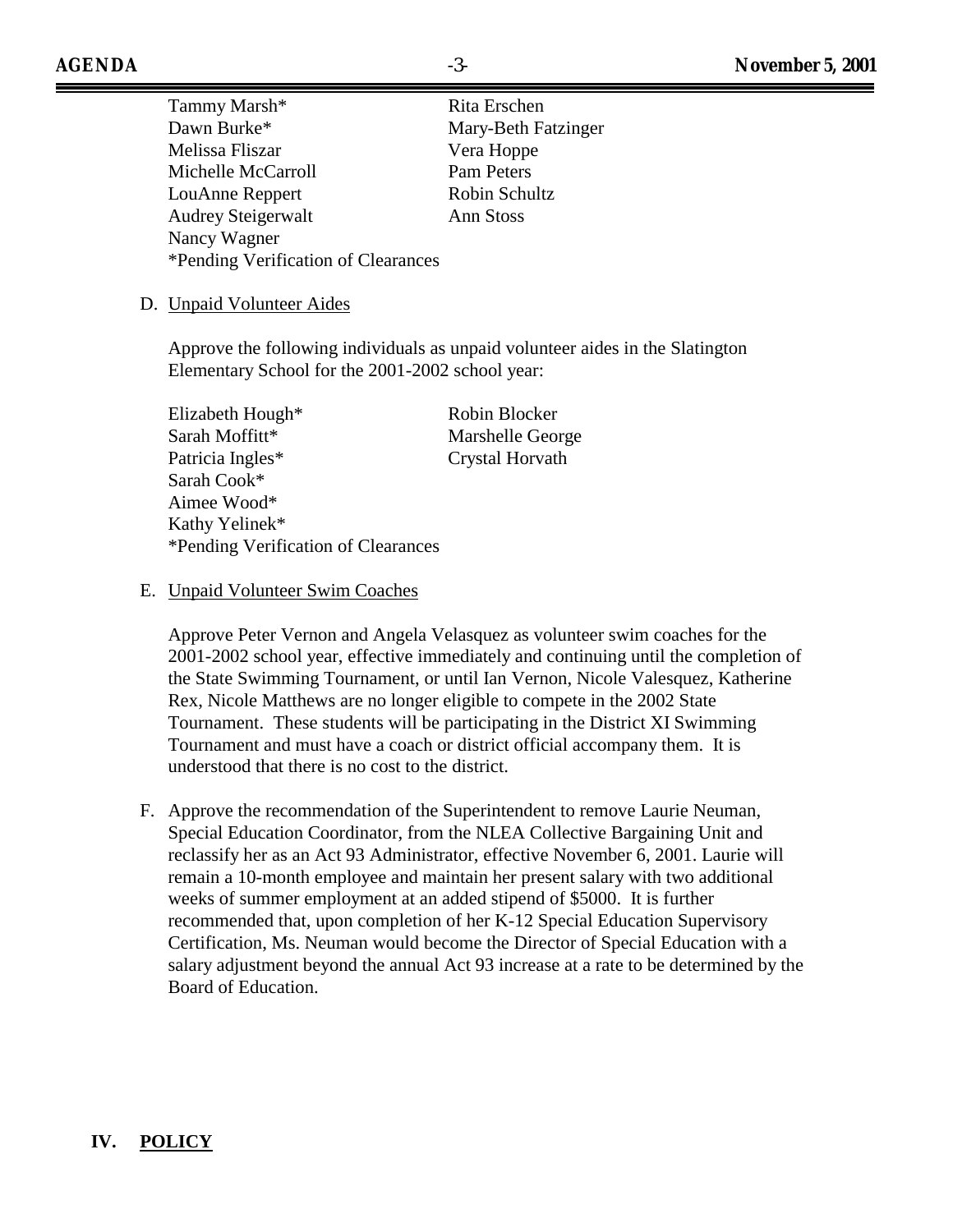- A. Board Policies
	- 1. First Reading
		- a. Approve revisions to Policy # 202 Attendance of Nonresident Students, as presented after first reading. **(Attachment #7)**
		- b. Approve revisions to Policy # 204 Attendance, as presented after first reading. **(Attachment #8)**
		- c. Approve revisions to Policy # 217 Graduation, as presented after first reading. **(Attachment #9)**
	- 2. Second Reading
		- a. Approve revisions to Policy #006 -- Local Board Procedures as presented, after second reading. **(Attachment #10)**
		- b. Approve revisions to Policy #108 Adoption of Textbooks, as presented, after second reading. **(Attachment #11)**
- B. Conferences Requiring Board Approval
	- 1. Approve the request of Chris Iacobelli to attend a conference at Lehigh University in Bethlehem, PA on November 30, 2001 entitled "School Leadership Conference 2001". Expenses include \$110.00 for registration, \$10.00 for meals, \$40.00 for travel for a total cost of \$160.00.
	- 2. Approve the request of Karen Nicholas to attend a conference at Lehigh University in Bethlehem, PA on November 30, 2001 entitled "School Leadership Conference 2001". Expenses include \$110.00 for registration.
	- 3. Approve the request of Susan Mendes, special education teacher in the Slatington Elementary School, to attend the "PA Alliance for Environmental Education" conference in Harrisburg, PA on November 3, 2001. Expenses include \$113.00 for registration and have been approved by the district's Continuing Professional Education Committee.
	- 4. Approve the request of Beth Case, middle school special education teacher, to attend a Bureau of Education & Research conference at King of Prussia, PA on December 13, 2001. Expenses for the conference, entitled "Current, Best Ideas for Making Inclusion Work (Grades 6-12)", include\$175.00 for registration, \$27.00 for travel, for a total cost of \$202.00 plus the cost of a substitute for one day and will be paid through IDEA funds.
	- 5. Approve the request of Catherine Farole, middle school special education teacher, to attend a Bureau of Education & Research conference at King of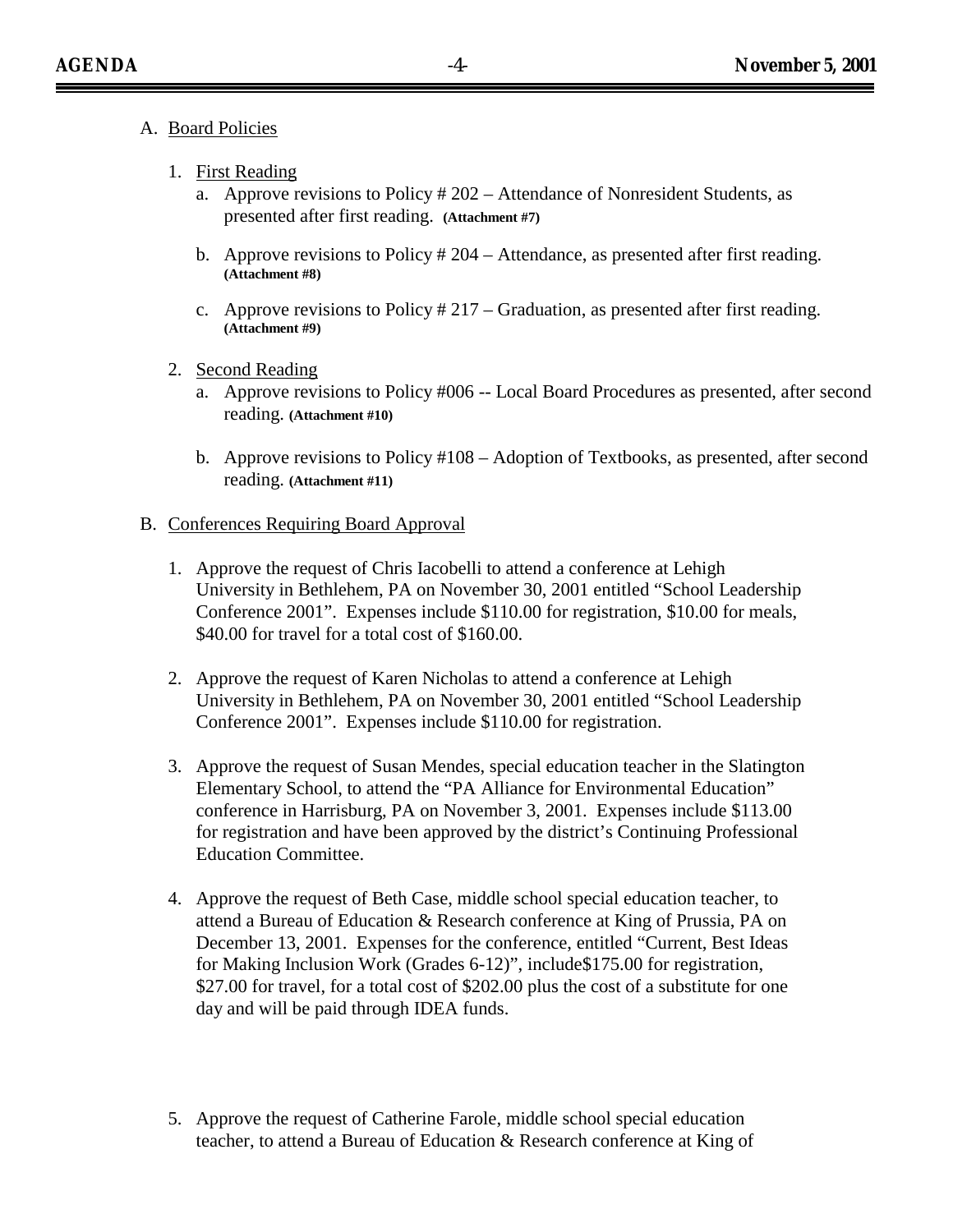Prussia, PA on December 13, 2001. Expenses for the conference, entitled "Current, Best Ideas for Making Inclusion Work (Grades 6-12)", include\$175.00 for registration, plus the cost of a substitute for one day and will be paid through IDEA funds.

C. Approve the Northern Lehigh High Middle School Student Activities Fund statement for the month of September 2001. **(Attachment #12)**

#### D. Homebound Instruction

The homebound instruction program is provided to children of school age who cannot attend school. It is recommended that the Board of Education grant homebound instruction for a  $9<sup>th</sup>$  grade student, Student No. 05-30275, for five hours per week, effective October 22, 2001 and ending on or about November 30, 2001.

E. Attendance of Non-Resident Student

In accordance with School Board Policy #202, approve the request of a  $12<sup>th</sup>$  grade student attending Northern Lehigh High School, whose living arrangements have been changed, to remain in attendance for the remainder of the 2001-2002 school year.

F. Approve to authorize proper officials to sign a resolution to promulgate a revised Northern Lehigh School District Emergency Plan for all emergencies and disasters occurring within the school district. This plan, initially adopted on June 2, 1997, is designed to comply with all applicable Federal and State regulations and provides the policies and procedures to be followed in dealing with emergency conditions. This plan supersedes all previously developed emergency plans of the Northern Lehigh School District and meets the two-year compliance rule. **(Attachment #13)** 

## **V. CURRICULUM AND INSTRUCTION**

## **VI. OLD BUSINESS**

## **VII. NEW BUSINESS**

## **VIII. FINANCIAL**

- A. Consider abatement of per capita taxes for the residents that fall within the guidelines as listed in **attachment #14**.
- B. Approve payment of bills from the Construction Account, as presented in **attachment #15**.
- C. Approve payment of bills from the Extended Construction Account, as presented in **attachment #16**.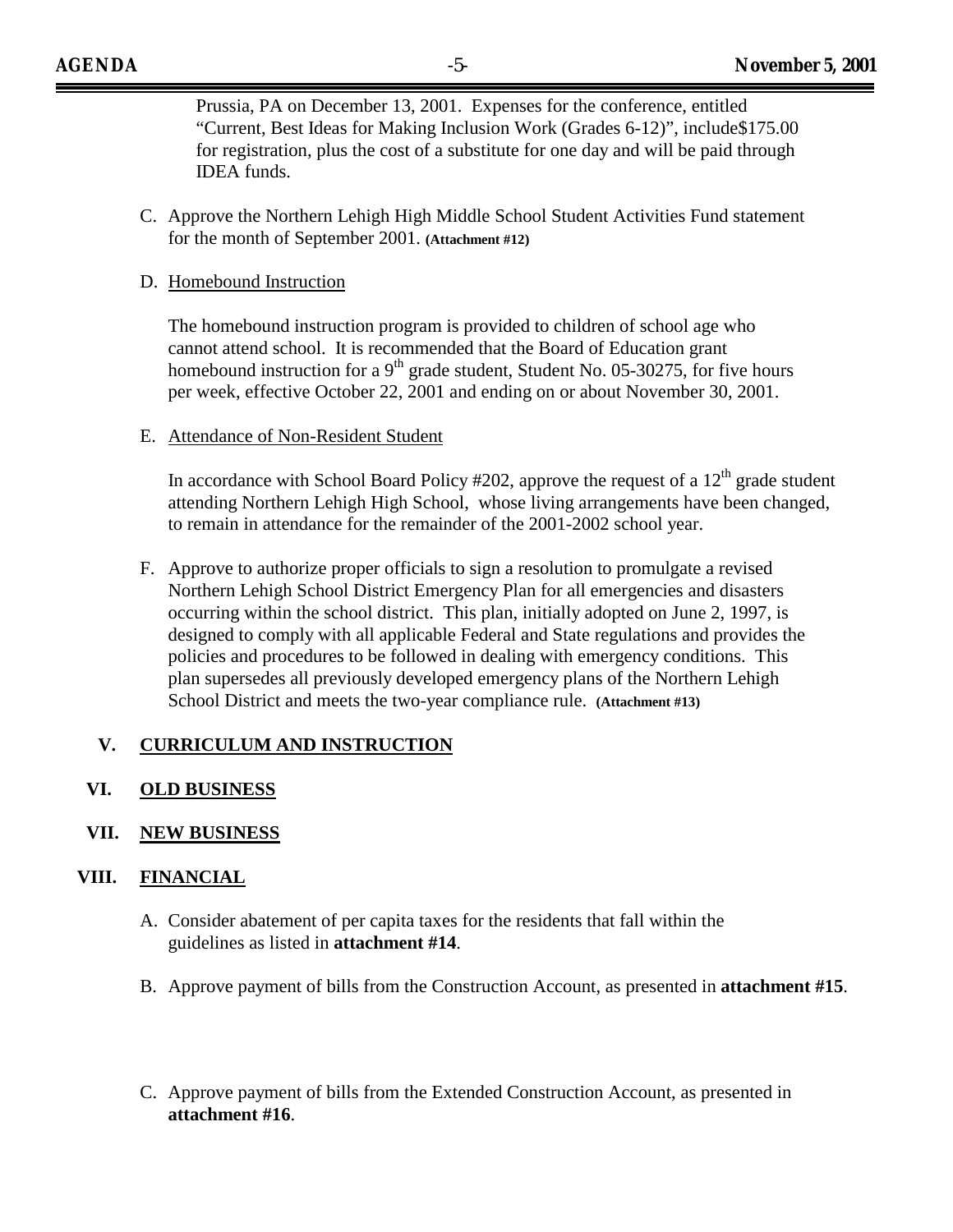- D. Approve the Arthurs Lestrange Cash Management Portfolio for the month of September 2001. **(Attachment #17)**
- E. Accept and approve the recommendation of the Director of Support Services to award the bid for the removal and replacement of the Slatington Elementary library roof-top heating/cooling unit to the lowest responsible bidder, Elliot-Lewis of Philadelphia, PA with a base bid of \$7,359.00. **(Attachment #18)**
- F. Approve a \$20 refund to Frederick and Nancy Gledhill of Slatington for duplicate payment on their 2001-2002 School Per Capita Tax. **(Attachment #19)**
- G. Approve a \$1486.21 refund to Cendant Mortgage of Exton, PA for duplicate payment on real estate tax bill #00795. The mortgage company and the property owners both incorrectly paid the 2001-2002 property tax bill. **(Attachment #20)**
- H. Approve a \$38.02 refund to Jeffery and Alfred Seier due to a reduction in the assessed value of their property. The assessed value on their property located at 6659 Walnut Street, Slatington, PA was reduced from \$2,750 to \$750. **(Attachment #21)**
- I. Approve an \$18.89 refund to Henry and Pauline Smith due to a building being razed on May 1, 2001. The assessed value on the property located at 4729 Mountain Road, Slatington, PA. was reduced from \$13,150 to \$12,700. **(Attachment #22)**
- J. Approve a \$1,005.50 refund to David A. Moyer for duplicate payment on property located at 4111 West Grant Street, Slatedale, PA. The mortgage company and the property owner both incorrectly paid the real estate tax bill. **(Attachment #23)**
- K. Approve the submission of PLANCON PART K for Northern Lehigh School District's General Obligation Bonds, Series AA and AAA of 2001. PLANCON K is a required form for bond re-financing, and will enable PDE to reassign the 1995 Bond's reimbursement percentage to the series AAA of 2001 bond. **(Attachment #24)**
- L. Approve a transfer of \$10,000 from the high school construction fund to the maintenance section of the general fund. The \$10,000 will be transferred into the custodial maintenance overtime account to cover custodial overtime expended while readying the high school for the first day of school. **(Attachment #25)**

M. Approve to amend the 2001-2002 General Fund Budget to include the following revenues and expenses related to additional federal and state grants:

## **Federal Funds:**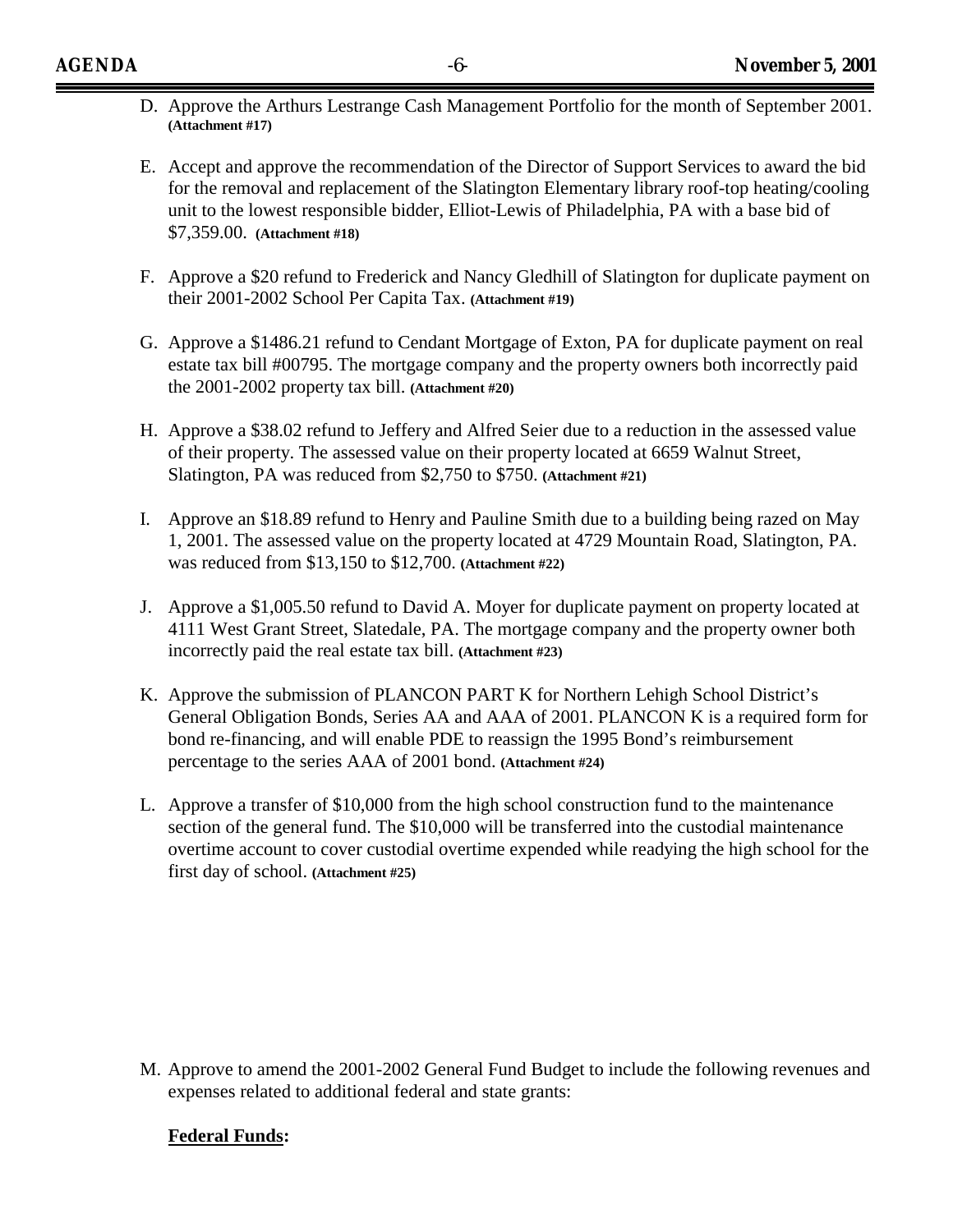$\equiv$ 

| <b>Additional Revenues</b>                                           |                                                       |                            |  |  |  |  |
|----------------------------------------------------------------------|-------------------------------------------------------|----------------------------|--|--|--|--|
| Title I<br>Title VI<br><b>CSRI</b>                                   | \$67,297.00<br>367.00<br>$\mathbb{S}$<br>\$23,392.00  |                            |  |  |  |  |
| <b>Total Increases</b>                                               | \$91,056.00                                           |                            |  |  |  |  |
| <b>Additional Title Expenses</b>                                     |                                                       |                            |  |  |  |  |
| 10-1490-120-440 Title I Salaries<br>10-1490-200-440 Title I Benefits |                                                       | \$74,760.00<br>\$14,933.00 |  |  |  |  |
| <b>Total Increases</b>                                               |                                                       | \$89,693.00                |  |  |  |  |
| <b>State Funds:</b><br><b>Additional Revenues</b>                    |                                                       |                            |  |  |  |  |
|                                                                      | <b>Students Achieving Standards Grant</b>             | \$73,440.00                |  |  |  |  |
| <b>Additional Expenses</b>                                           |                                                       |                            |  |  |  |  |
| 10-2845-610-340<br>10-2845-750-340                                   | <b>Computer Supplies</b><br><b>Computer Equipment</b> | \$57,241.00<br>\$16,199.00 |  |  |  |  |
| <b>Total Increases</b>                                               |                                                       | \$73,440.00                |  |  |  |  |

# **Additional General Fund Expenses enabled through Title I Waiver**

| 10-2260-320 | Middle School Transition      | \$8,870.00  |
|-------------|-------------------------------|-------------|
| 10-1100-240 | <b>Teacher Tuition Reimb.</b> | \$2,726.00  |
| 10-2260-240 | Supt. Office Tuition Reimb.   | \$6,543.00  |
|             |                               |             |
| Total       |                               | \$18,139.00 |

## **IX. LEGAL**

# **X. CORRESPONDENCE**